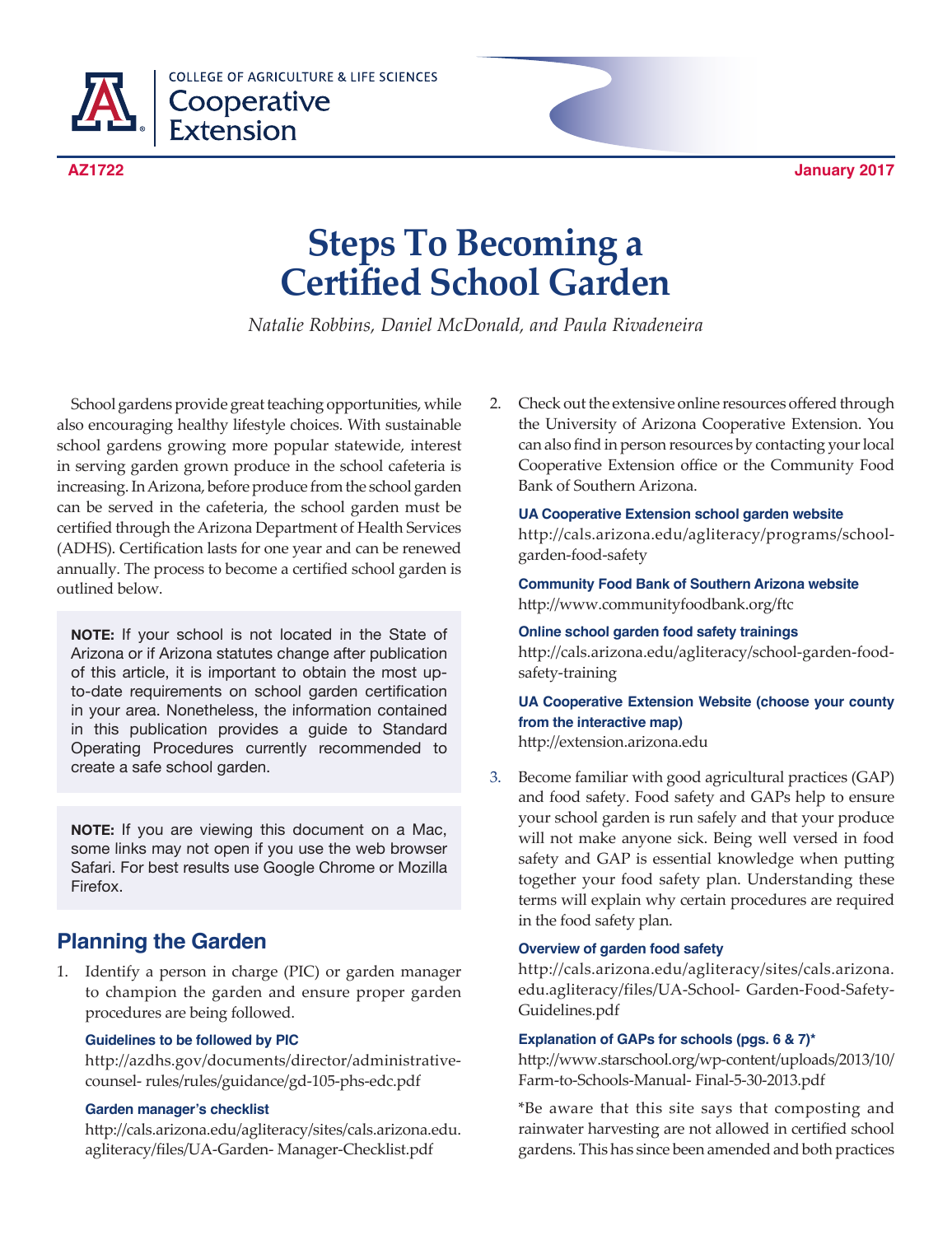are approved! More information on both is available below.

4. Locate a suitable garden site. There are many hazards to consider when deciding where to plant your garden. Gardens can be created in the ground or above ground using raised planters, depending on land availability. If the garden is planted in a raised bed, the planter material must be non-toxic and non-leeching. Examples of acceptable garden beds can be found below.

### **Where to plant a garden**

https://magic.piktochart.com/output/6368197 sustainable-garden-placements

#### **ADHS FAQs about garden location**

 http://www.azdhs.gov/phs/oeh/fses/school-garden/ index.php?pg=faqs

#### **Types of garden planters**

https://extension.arizona.edu/sites/extension.arizona. edu/files/resources/types-of- garden-planters-pima.pdf

5. Raise funds for the new garden. Many grants are available online for interested AZ schools.

 **Western Growers Foundation (offered annually)** http://www.westerngrowersfoundation.org/grants

 **Collective School Garden Network (year-round grants)** http://www.csgn.org/grants

# **American Community Garden Association (year-round grants)**

https://communitygarden.org/grants-fundraising/ https://communitygarden.org/resources/fundingopportunities/

#### **University of Arizona Nutrition Network**

http://www.uanutritionnetwork.org/pima/schoolgardens/

# **Establishing the Garden**

6. Gather tools and seeds either via donation or by purchasing them. Keep in mind that some grants, especially those through the Western Growers Foundation, include seeds. Seed libraries and seed sharing programs are also great free alternatives.

 **Native Seed Store** http://www.nativeseeds.org

# **Pima County Seed Library**

http://www.library.pima.gov/seed-library/

# **Valley Permaculture Alliance Seed Library**

http://www.vpaaz.org/seeds

7. If you are using existing soil that is not purchased from a commercial vendor, you will have to perform a soil test for lead. Soil tests are offered for free through ADHS. Soil must contain less than 300 ppm of lead in order for it to be safe for planting.

### **ADHS soil testing**

 http://www.azdhs.gov/documents/preparedness/ epidemiology-disease-control/food- safety-environmentalservices/soil-testing-protocol.pdf

8. The water source you plan to use on your garden must also be tested. Several water sources are acceptable; however, some may require more testing than others. All watering sources for the garden must be drinking water quality. Municipal water is a pre-approved source, as it is tested and treated by the municipality. If you are using well water, you must test it once per growing season. If you are using irrigation water, it must be tested three times during the growing season: once before planting, once during growing (usually at peak usage), and once before harvest. You cannot use reclaimed water. To be acceptable for use on the garden, the water must be tested for E. Coli and Enterococci, and must comply with the EPA Recreational Water Standards. These tests can be done through the listed labs for a small fee. Harvested rainwater can also be used to irrigate your garden, however special care must be taken. The procedures for harvested rainwater are outlined on page 6.

#### **Information on water testing labs**

http://extension.arizona.edu/sites/extension.arizona.edu/ files/pubs/az1111.pdf

#### **EPA Recreational Water Standards**

 http://water.epa.gov/scitech/swguidance/standards/ criteria/health/recreation/uploa d/factsheet2012.pdf

9. Create a garden site map including the location of the garden beds with dimensions, walkways, fencing, buildings and parking lots. Also include where the water source is located and storage areas on your map.

#### **Sample garden site maps**

http://cals.arizona.edu/agliteracy/sites/cals.arizona.edu. agliteracy/files/Garden-Map- Examples.pdf

10. Create the growing area. Bring your garden map to life by staking out the garden area.

 Then, create the garden beds and prepare them for planting by adding extra soil and soil amendments, if needed.

#### **Kids Gardening: Digging In**

http://www.kidsgardening.org/node/5267#dig

# **Certifying the Garden**

11. Develop a food safety plan. A food safety plan lays out the policies and procedures that are important to keep your garden running safely and prevent contamination. The ADHS provides a fill-in template, linked below.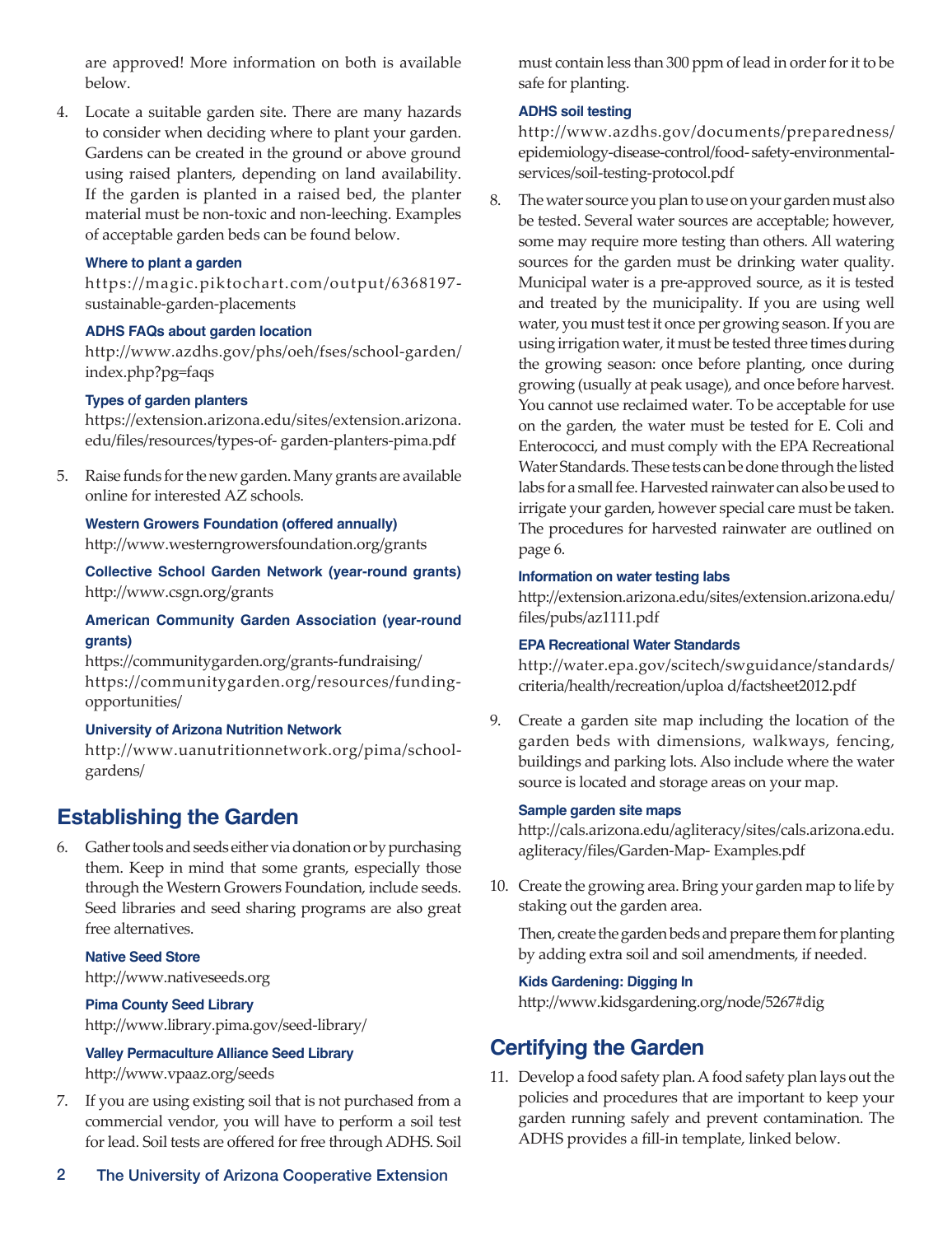#### **ADHS food safety plan template**

 http://www.azdhs.gov/documents/preparedness/ epidemiology-disease-control/food- safety-environmentalservices/food-safety-plan.pdf

 **Manzo Elementary School example of food safety plan** http://cals.arizona.edu/agliteracy/sites/cals.arizona. edu.agliteracy/files/School- Garden-Food-Safety-Plan-Example.pdf

12. Submit a request for a site visit to the ADHS School sanitarian, at SchoolGarden@azdhs.gov. In the request you must include: a map of the planned garden site, a food safety plan, a copy of your soil test results (if you are using existing soil) and a "Request for School Site Visit" application.

#### **Entire ADHS site visit packet**

 http://www.azdhs.gov/documents/preparedness/ epidemiology-disease-control/food- safety-environmentalservices/welcome-letter.pdf

13. The ADHS School Garden Sanitarian will conduct a site visit of the garden to determine compliance with the guidelines. Once your garden is in compliance, the school will be issued a certificate good for one year. Renewal is easy, as it just involves verifying your garden is still operating and in compliance.

# **Maintaining the Garden**

14. Review the "10 Steps To A Successful Garden "fact sheet and video series to help you foster a thriving and plentiful school garden.

#### **Video series**

https://www.youtube.com/playlist?list=PLQIAy3oqAJh3\_- HV9osc8DD89QNYCkdV6

#### **Successful garden fact sheet**

http://extension.arizona.edu/sites/extension.arizona.edu/ files/pubs/az1435.pdf

15. Maintain a binder of the essential documentation for your school garden.

#### **What to keep in your binder**

https://www.evernote.com/shard/s15/sh/7dd345f9-eb6c-45e6-8106-47edb5a2151b/f78b751067192d5e

16. During the year, the ADHS School Garden Sanitarian will visit the garden and observe a harvest, usually around six months after certification. Be sure to take his into account when planning your harvests, and contactSchoolGarden@ azdhs.govwhen the time nears.

**Bonus:** If you are interested in setting up a composting program or rainwater- harvesting program at your school, you can use them in your edible garden. However, before doing so you must follow the steps below to gain approval from ADHSschool

# **Composting**

### **Composting fact sheet:**

https://extension.arizona.edu/sites/extension.arizona.edu/ files/pubs/az1632-2014.pdf

#### **Sample compost system photos:**

http://cals.arizona.edu/agliteracy/sites/cals.arizona.edu. agliteracy/files/Composting-Photos-for-Attestation-Example. pdf

1. Create a standard operating procedure (SOP) for the composting system. Compost can either be plant derived or manure and plant derived. Templates are available for both.

#### **Plant-Based SOP template**

 http://www.azdhs.gov/documents/preparedness/ epidemiology-disease-control/food- safetyenvironmental-services/plant-derived-composting-sopsample.pdf

#### **Manure and Plant-Based SOP template**

 http://www.azdhs.gov/documents/preparedness/ epidemiology-disease-control/food- safetyenvironmental-services/manure-and-plant-derivedcomposting-sop-sample.pdf

### **Manzo Elementary School example of Manure and Plant-Based SOP**

 http://cals.arizona.edu/agliteracy/sites/cals.arizona. edu.agliteracy/files/SOP-Manure- and-Plant-derived-Composting-Example.pdf

2. An attestation is also required to affirm you will follow the rules outlined by ADHS.

Someone of authority should sign the attestation, as it certifies you will follow all the rules outlined in the SOP.

#### **Plant-Based attestation template**

 http://www.azdhs.gov/documents/preparedness/ epidemiology-disease-control/food- safety-environmentalservices/plant-derived-composting-attestation.pdf

#### **Manure and Plant-Based attestation template**

 http://www.azdhs.gov/documents/preparedness/ epidemiology-disease-control/food- safety-environmentalservices/manure-and-plant-derived-compostingattestation.pdf

3. Both documents will be submitted at the same time as when you place your request for a site visit. Should you decide to implement these programs at a later date, simply submit them to the ADHS School Garden Sanitarian for approval before use.